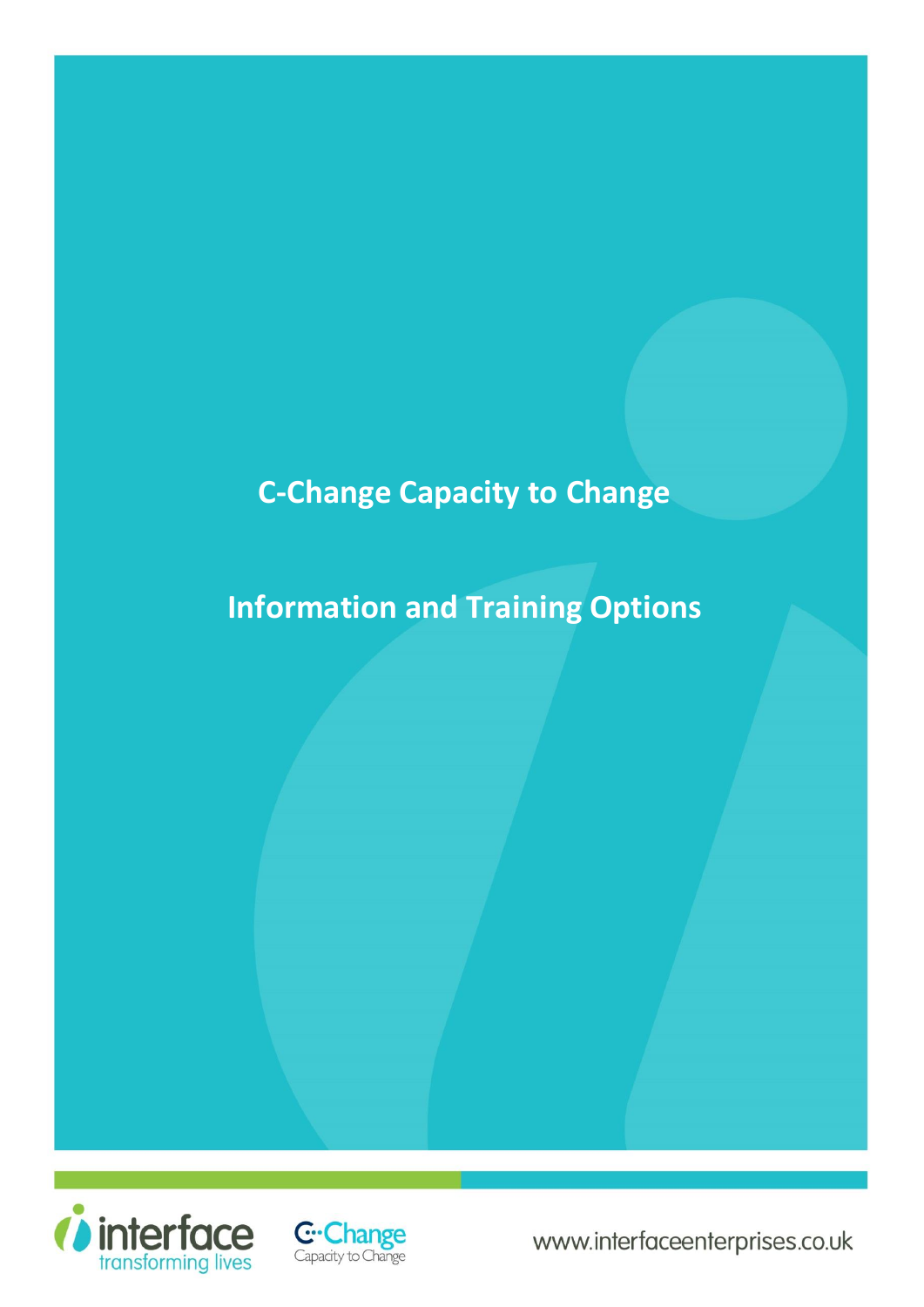## **Contents**

| 2. |  |
|----|--|
|    |  |

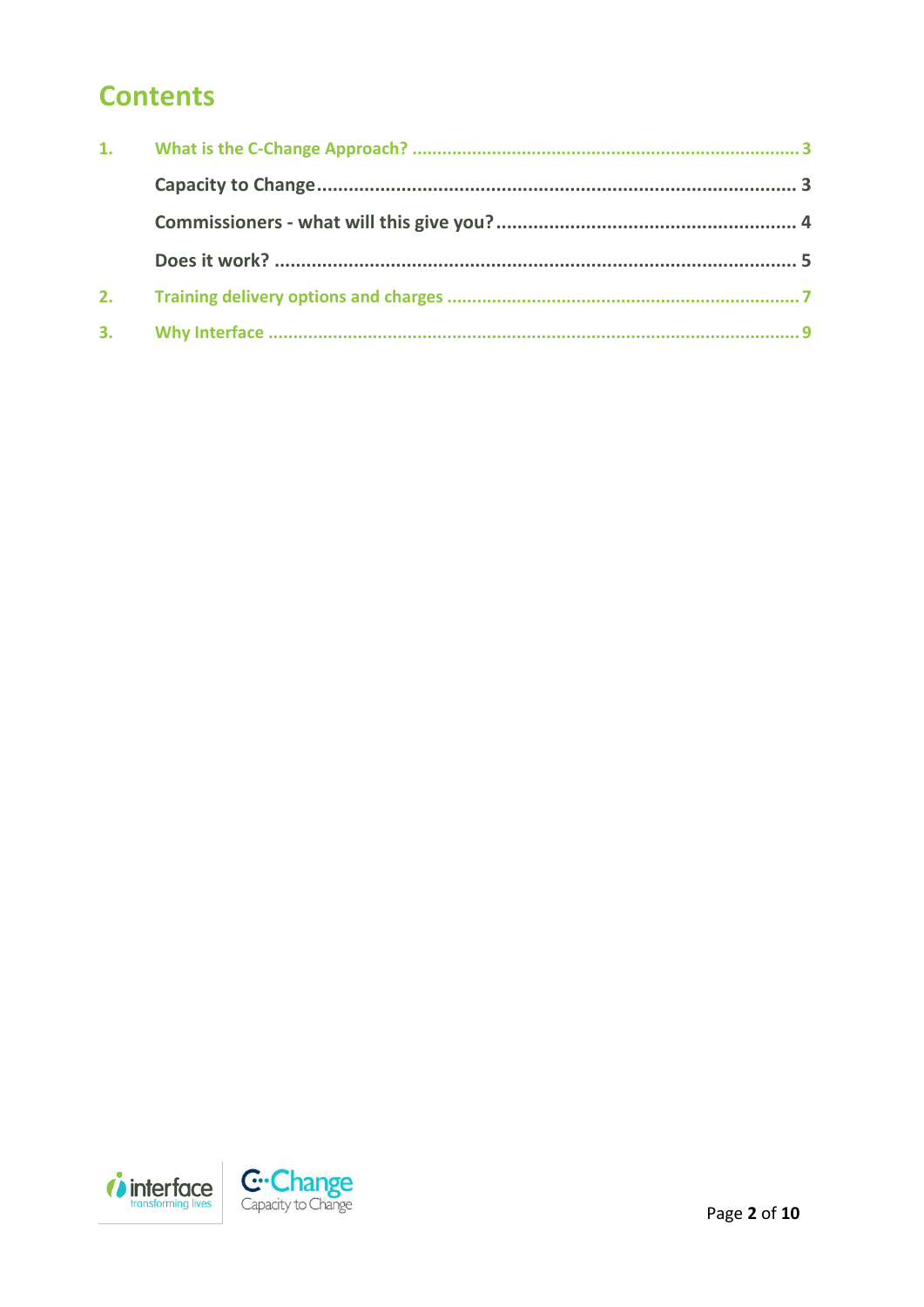## <span id="page-2-0"></span>**1. What is the C-Change Approach?**

### <span id="page-2-1"></span>**Capacity to Change**

C-Change is a flexible approach to assessing **parents' capacities to change** where the children are in need or at risk of maltreatment. It is of interest to social workers and other practitioners working with children and families in these situations. It may be used, for example, to assist decision-making when care proceedings are being considered; in planning to reunite children who have been in care with their parent(s); and in providing support through Early Help services.

C-Change focuses specifically on parental capacity to change, with the aim of **improving practitioner skills** and better **informing** future planning and decision-making. It is designed as a complementary process, to be used alongside standard methods of assessing children and their families, such as the *Framework for the Assessment of Children in Need*, *Signs of Safety*, or other equivalent approaches.

There is very limited availability of good quality assessment methods for practitioners regarding parental capacity to change, and C-Change fills an important gap.

Problems it may help to address include delays in deciding to remove a child; decisions about removing a child from parents who might reasonably have been able to continue with the child's care; and working with cases that appear to be 'stuck'.

The C-Change assessment combines two essential elements, **understanding & action**.

The first involves assessing and understanding barriers and facilitators affecting the parents' attempts to change their behaviour. The second involves time-limited assessment of the parents' actions as they try to make changes (with appropriate support and intervention).

With regard to the first element, **understanding**, C-Change offers a framework of barriers to and facilitators of change drawn from behaviour change theory. The C-Change manual guides practitioners in exploring relevant issues with families, and includes a range of supporting materials. The second element, that of **action**, involves supporting parents to make real changes for the benefit of the children, and clear methods of assessment are provided to measure those changes. The technique of Goal Attainment Scaling is one such method, and provides a careful and thorough approach to setting goals and reviewing progress.

The C-Change approach guides practitioners through comparing and analysing the information gained from both elements, **understanding** and **action,** in relation to the assessed risk to the child, including consideration of the child's timescale.

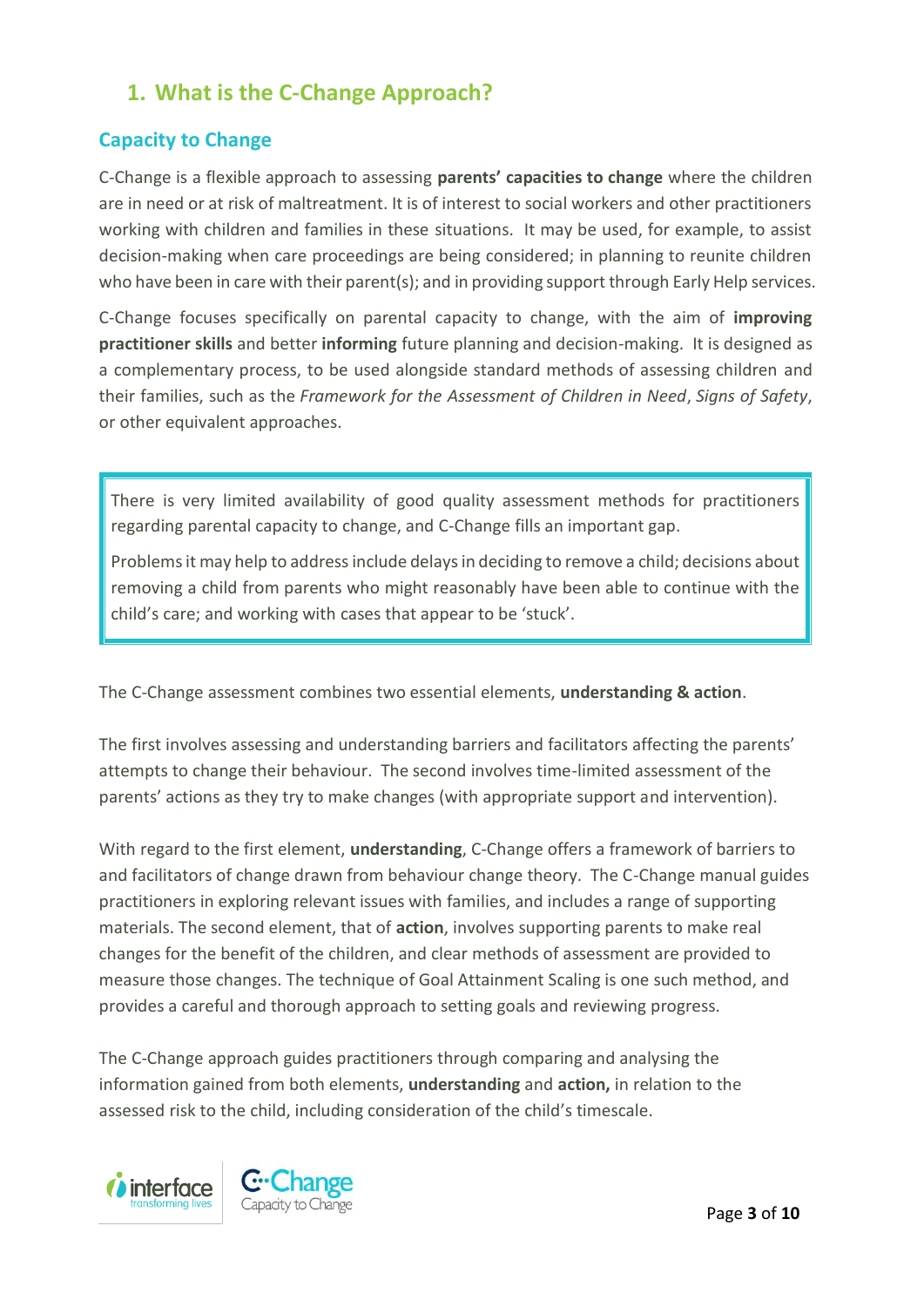#### <span id="page-3-0"></span>**Commissioners - what will this give you?**

Research and serious case reviews have shown up a range of practice mistakes, including, for example, a tendency by social workers to mistake superficial parental engagement for genuine capacity to change.

Many Family Courts have also now included assessment of parents' capacities to change in their templates for court reports.

The potential for C-Change to transform social work assessments arises because a good analytical assessment, where the child is in need or at risk of maltreatment, considers three essential questions:

- whether there is harm to the child;
- whether the parents/carers are responsible for that harm; and
- whether there is capacity to change things to ensure the child is safe in the future.

#### **Social workers have struggled for years with the last of these questions.**

We believe that the C-Change approach will assist practitioners to answer this question in a considered, logical and timely manner.

The C-Change approach supports:

- Clear **thinking** and professional **judgement**
- Better **decision-making** for children, including reduced delays (which are known to be harmful); and greater coherence between assessments and decisions.
- **Improvements in the quality and accuracy** of assessments. The addition of parental capacity to change into the analysis or formulation of an assessment enables the social worker to follow a more logical analytical process.
- Increased involvement of parents in developing meaningful, manageable and measurable goals for change. This enhances the chances of parents working with the plans for their children and avoids parents feeling they have been set up to fail.
- **Improved outcomes** for children, arising from improvements in decisions themselves, and improved timeliness of decisions. The potential here is to offer the right help or intervention to children at an earlier stage, thus improving the chances that those children's needs can be addressed before it is too late developmentally.
- A **systemic change** in practice

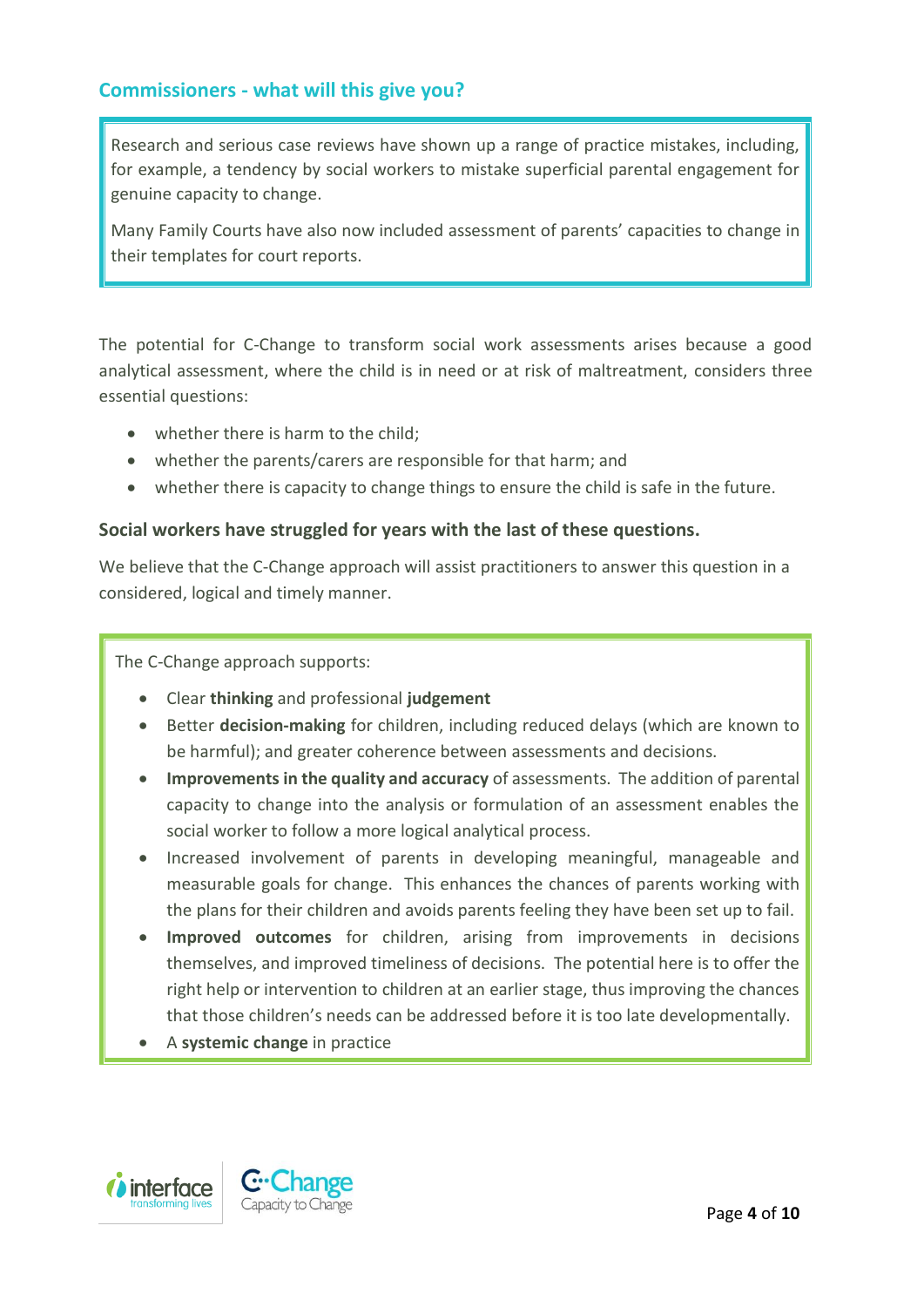Greater **cost-effectiveness**, achieved largely through a reduction in repeat assessments; greater accuracy in decision-making; greater credibility of court reports and a consequent reduction in the need for expert witnesses.

We know that this training, supported through the C-Change manual creates:

- a more **confident** workforce
- better understanding of what helps and hinders behaviour change
- a more **analytical** workforce
- more **effective** ways of working with cases that seem stuck

#### <span id="page-4-0"></span>**Does it work?**

The C-Change Change approach was piloted in 2014-15, and the C-Change manual was published following this experience.

Preliminary evaluation measured social workers' knowledge, skills and confidence in assessing parental capacity to change, using questionnaires applied before and after training, and at 3 month follow-up. The results included statistically significant improvements in practitioner skills, knowledge and confidence; improvements in social workers' analyses in assessments; court reports well received by judges; improved decision-making within the child's timescales, with potential avoidance of delay; and reductions in the need for expert witnesses in court proceedings (in a small number of cases). Within 3 months of the training session, 87% of participants had been able to apply the C-Change approach.

Comments from social workers participating in the evaluation included:

*'It's huge. And, I think, … although I've been practising for a long time, until I did this, you didn't actually sit down and actually think about it.* 

*'You might be thinking along the lines of you know this parent can't do it because there's this thing that's really getting in the way of… this barrier that's really hindering her or him, because they can't see past that. And you, kind of, know that's a problem, but then it helps you to think about why it's a problem, and what you might be able to do about it, and how big a problem is it.'* 

*'I never ever had broken it down like that before… Never to break it down to being five domains like Habits, Automatic Responses, you know, all of those Contextual factors. I didn't have any framework to hang that on. So it's helped massively.'* 



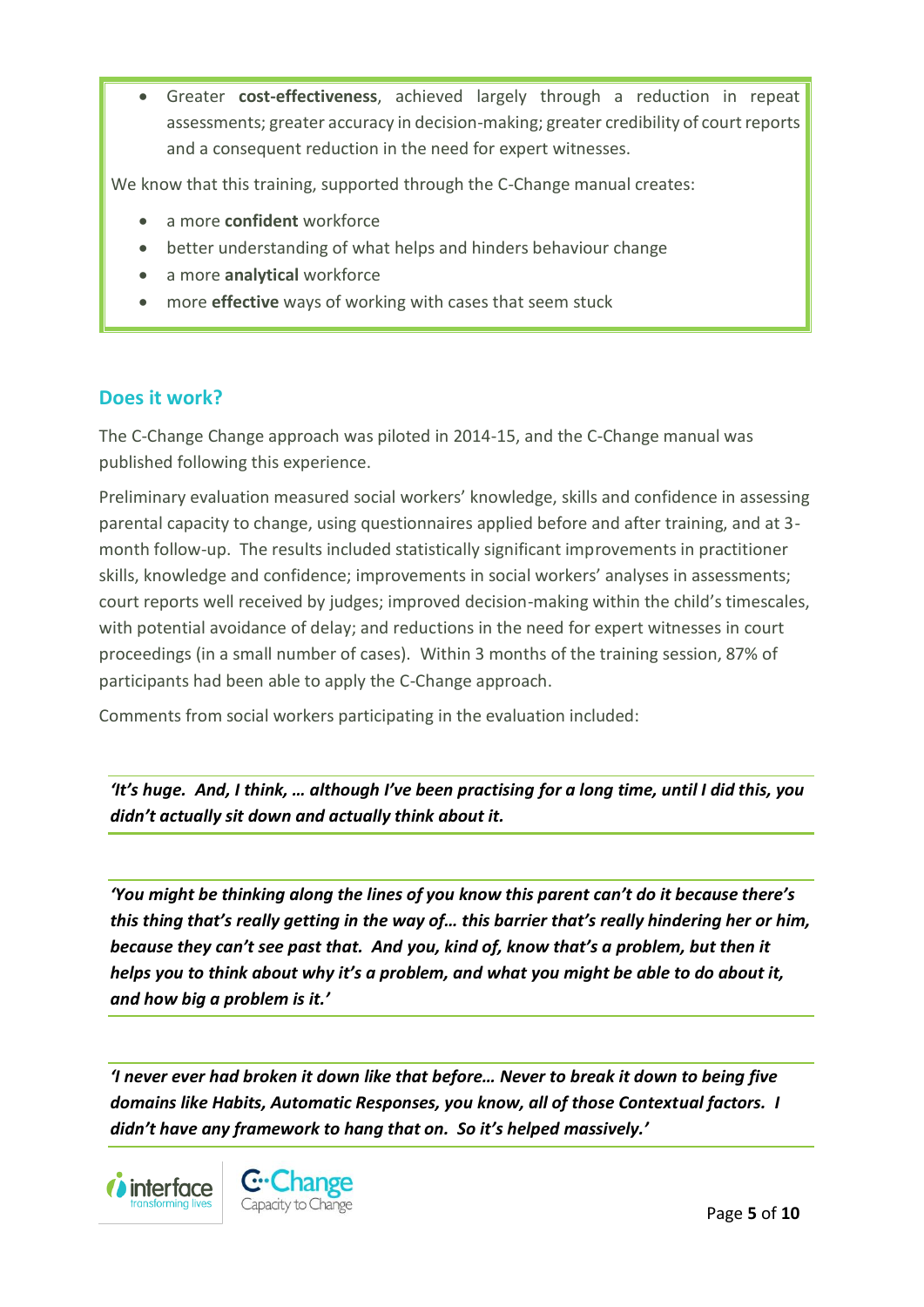*'I found it really positive, actually. I suppose, when you've been doing the job for long enough, and you've had the various bits of training and experience, and put them altogether, and I felt that is what this did a bit for me. It was a bit of a personal pulling everything together, and not necessarily learning things that are completely new, but it's all the familiar things in quite a structured, helpful way.'* 

*'… it offered a really good framework to … cement where those concerns (about capacity to change) sat in the assessment. I think, without that sort of template, the social worker could likely find themselves stating things like "my observations led me to believe da, da, da.." which of course when you're actually in court is sometimes upheld and other times not.'*

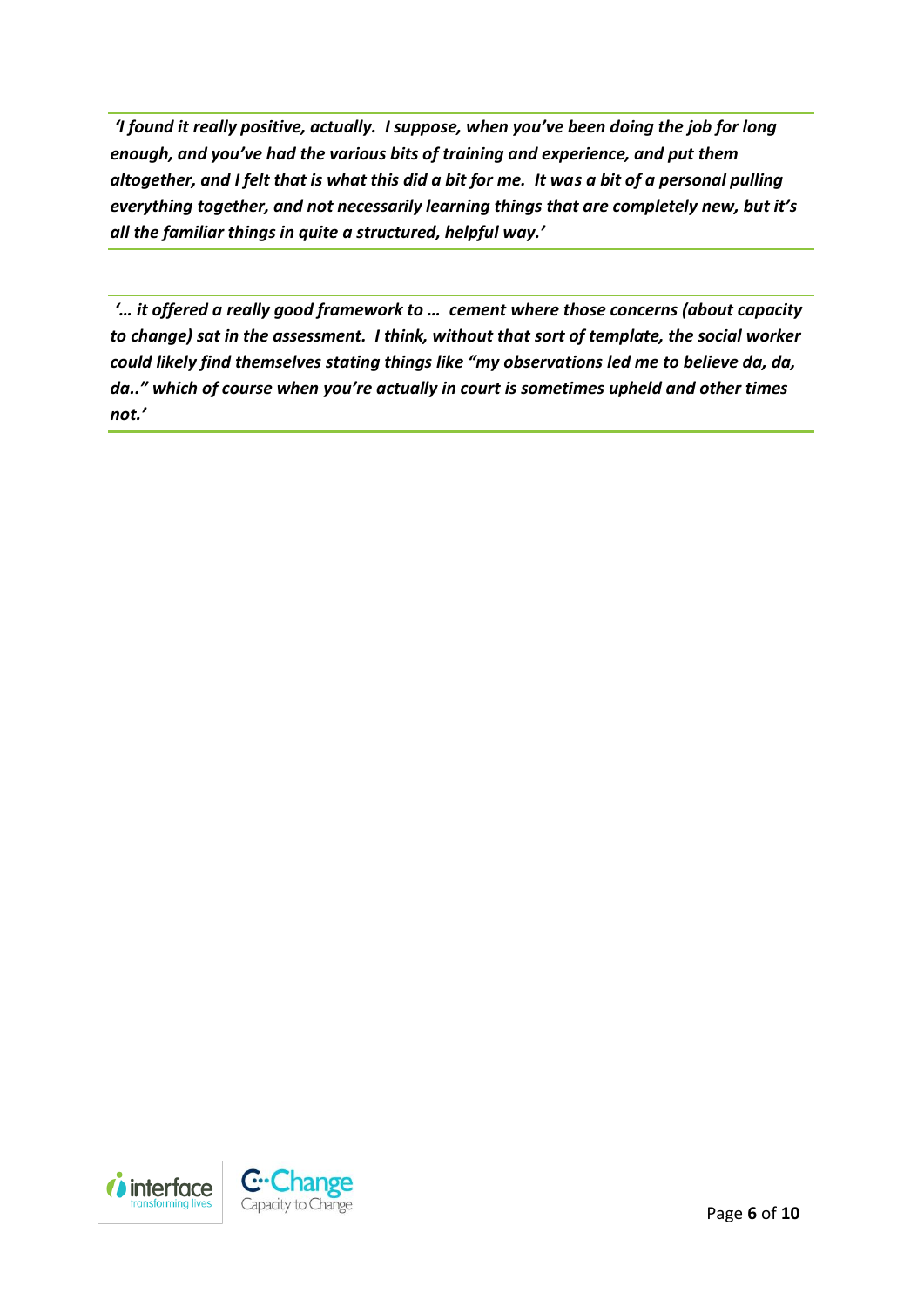### <span id="page-6-0"></span>**2. Training delivery options and charges**

There are a range of options as to how this training could be delivered. We provide a suggestion below. **Please talk to us about your requirements and how we can support you.**

**Inception/Planning meeting -** We would be keen to meet with you to agree timings, understand your vison and approach and agree delivery options. We will want to understand what you are using currently for assessments, what approach you take, what is working well/less well.

We will also ask for any reports/threshold documents, internal processes etc. to make sure that we bespoke the training ensuring that it is relevant to each learner and that they can use the approach immediately afterwards.

Where C-Change materials can be made available via your internal staff information and / or recording systems, we will agree with you the most appropriate ways of supplying those materials.

We will be keen to work with you to ensure that there is strategic buy in for the approach.

This will affect assessments and decision making, and managers and team leaders will need to understand and be eager to use it across their services.

**Note:** C-Change is compatible with current approaches, including Signs of Safety, and the Framework for the Assessment of Children in Need.

**Materials -** We will provide all materials including the comprehensive manual and all learning resources.

**Note:** The approach offers a flexible range of materials that can be chosen for use depending on the needs of the child(ren) and family concerned.

**Deliver 2 Day Training Package – the training is provided over 2 face to face training days.** 

We can provide this for up to 24 learners using 2 trainers. We want the training to be as experiential as possible to maximise the impact of the training. We want learners to open up, share and feel comfortable asking questions and testing out theories etc. Feedback has shown us that learners need the time and space to reflect and we would like to give them the opportunity to do that.

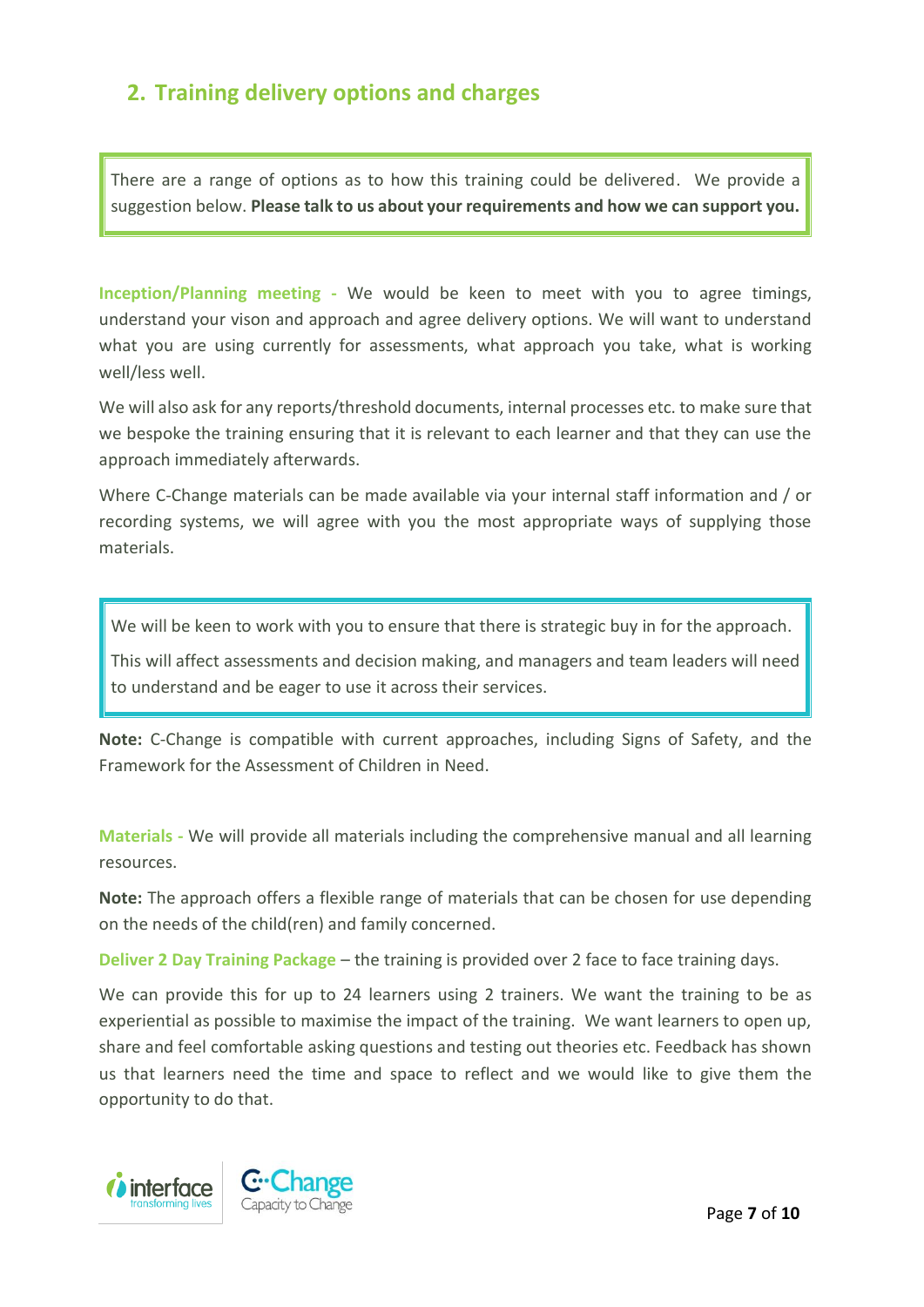Our trainers always provide a wide range of different and innovative learning activities to ensure the engagement of learners as outlined below.

**2 Follow up consultancy support sessions** - we know from experience that embedding any new approach requires learners to practice and learn continually. We therefore believe that we should **return twice** after the initial training at intervals to be agreed but possibly after 6 weeks and then a further 8 weeks. This could be:

- a workshop/action learning set considering what has gone well/less well, what have they learnt, how can they embed this into practice, creating a personal action plan and a team action plan and considering what else is needed, how and by when in order to ensure that they are embedding the approach into their everyday work. And/Or
- it could be that we provide a session supporting workers **using the model under cross examination in court.** We know that the model works well in the court arena and we believe that staff attending court would benefit from this. It would increase confidence in their judgement and support them to transfer theory into practice for cross examination.

**Evaluation** – we will carry out continuous evaluation and consider what has worked well/less so and any further support needed to embed the approach in the area. We will naturally be keen to discuss the learning with you to ensure that we provide exactly what the sector needs.

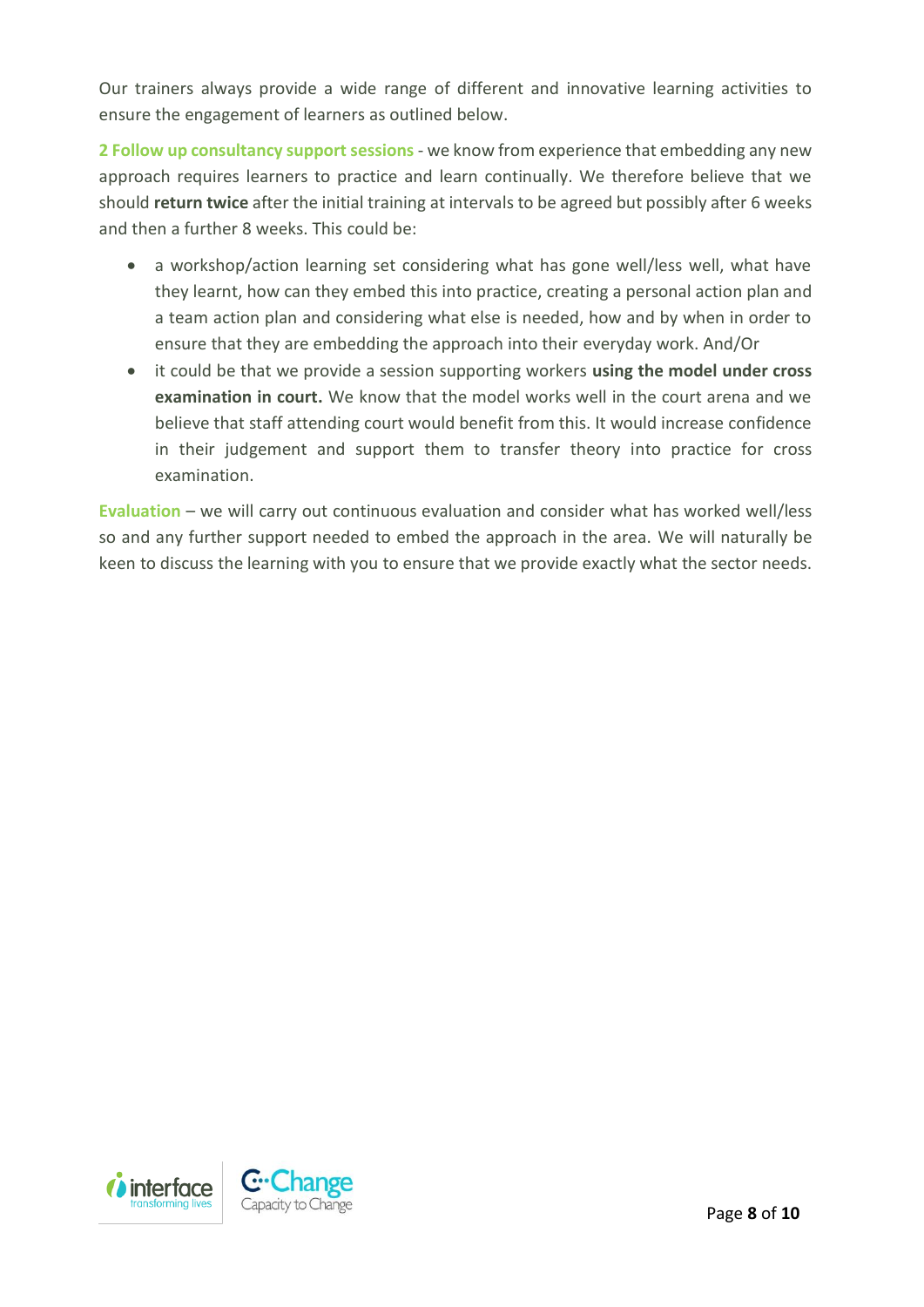## <span id="page-8-0"></span>**3. Why Interface**

**Interface** is a national provider of **training** and expertise around working **with Children, Individuals and Families.** 

Our overall aim is to **enhance capacity and expertise** with a genuine mission to transform lives.

Our team have been instrumental in driving forward at a national level, the whole family approach and the principles of service redesign that fundamentally influence systems change.

We have been involved in assisting organisations to **build the capacity** of their staff and to share learning on aspects of professional practice. We are **solution focused** and **strength based** with an underpinning value base that is passionate about the need to deliver services that can improve sustainable outcomes.

We focus on Children's Social Care, Early Help, Education, Housing, Early Years, and Troubled Families and have a proven record of delivering positive outcomes in these areas. We have an excellent reputation for high quality training which meets the needs of the workforce.

Our trainers have all worked intensively with children individuals and families with complex needs. They include members of the former Families Delivery Team, Families at Risk Division at the Department for Education (DfE). They have been joined by Associates with **experience of providing training and implementing improvement and change programmes** across Local Authorities and together they bring a wealth of experience around:

- Assessing parental capacity for courts
- Working directly with families with complex and multiple needs
- Early help redesign
- System change
- Evidence based interventions
- Evaluation and monitoring
- Early Help and Troubled families agenda
- Front line social work training we have trained over 6,500 practitioners and managers

We receive excellent feedback on the quality of the training and the experience and credibility of the trainers.

We believe that Interface adds value in the following ways:

- Corporate Experience we were funded by both the DfE and DCLG Troubled Families Team, to provide support for working with vulnerable children and families.
- National coverage and links with 99% of LAs. We have a wealth of information and an up to date picture of emerging and innovative practice across the country.
- Links to central government close to policy developments and officers as well as some MPs in the fiels of working with vulnerable children and families.